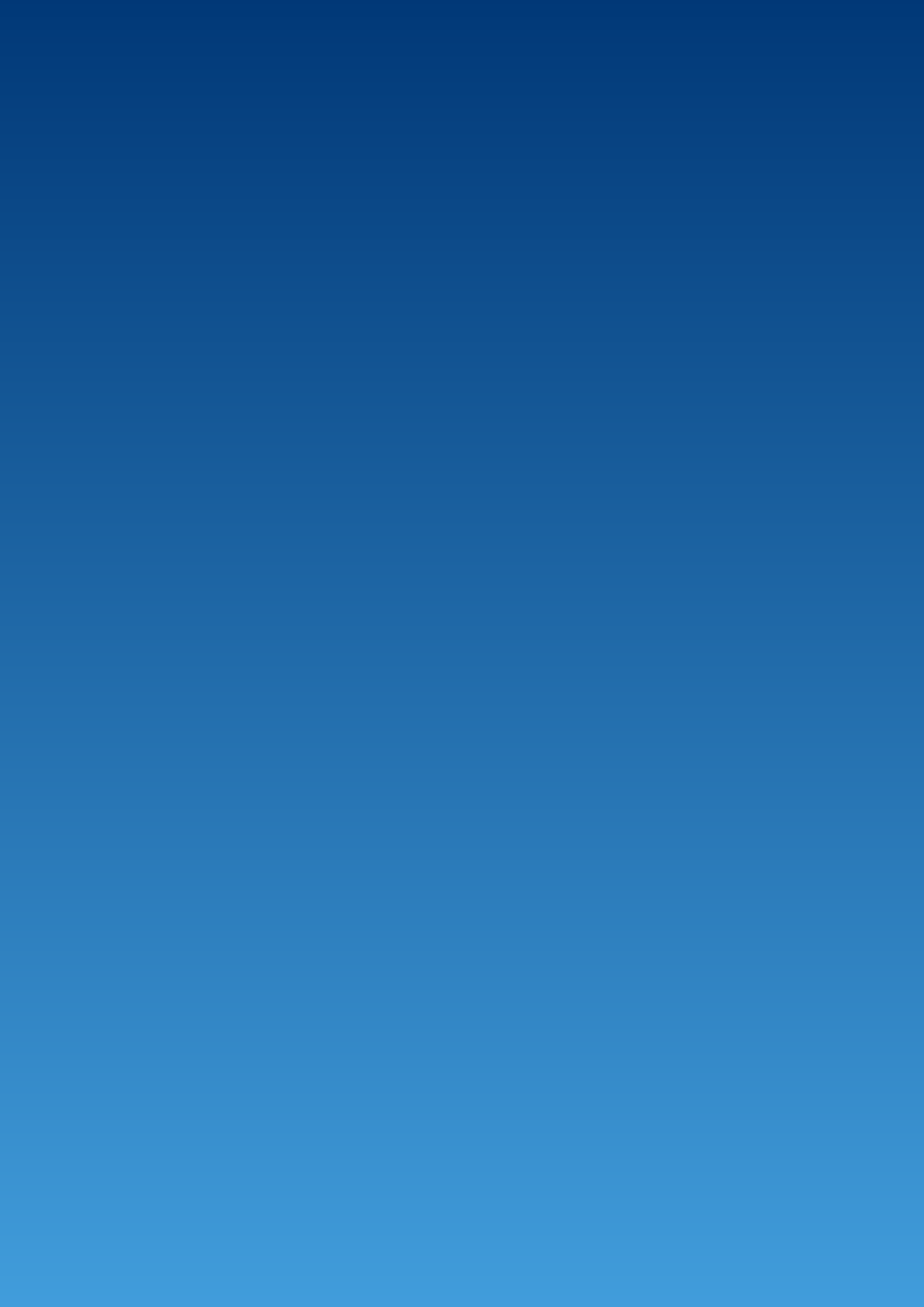### Executive summary

Welcome to this summary of key information about the Health and Care Professions Council's (HCPC's) work in considering allegations about the fitness to practise of our registrants. This summary includes key statistics relating to our cases and information about how our fitness to practise panels have dealt with the cases before them. This key information document covers the period 1 April 2012 to 31 March 2013.

Our fitness to practise process is designed to protect the public from those professionals on our Register who are not fit to practise. If a professional's fitness to practise is 'impaired', it means that there are concerns about their ability to practise safely and effectively. That may mean that they should not practice at all, or that they should be limited in what they are allowed to do. Our processes do not mean that we will pursue every isolated or minor mistake but if a professional is found to fall below our standards, we will take action to protect the public.

Since 2008–09, the number of registrants on our Register has increased by 67 per cent and the number of allegations we have received has increased by 240 per cent. It is important to note however, that during 2012–13 only 0.52 per cent of registrants had an allegation made against them, and only 0.07 per cent of registrants were subject to a sanction imposed at a final hearing.

Ensuring our processes are aligned with principles of restorative and rehabilitative justice remains core to the HCPC's fitness to practise proceedings. Along with ensuring openness, fairness and transparency in our fitness to practise proceedings, this will remain central to our approach and work in 2013–14.

We continuously look at ways that we can improve and develop our processes and in 2013–14 this will include looking at ways that we can improve the experience that individuals (be it complainant, registrant or witness) have

with the fitness to practise process. This is to ensure fairness and justice to all those that have cause to interact with it. We are also carefully considering the recommendations of the report of the Public Inquiry into failings in care at the Mid Staffordshire NHS Foundation Trust and the action we might take in relation to implementing those recommendations.

In 2013–14 we will also start a pilot to assess the use and value of mediation in our regulatory processes. This forms part of our commitment to look at alternative mechanisms for resolving cases whilst at the same time ensuring the rights of the registrant are balanced with our overriding objective of public protection.

We are also continuing to take stringent steps to improve cost efficiency within our processes given that the fitness to practise operating budget was approximately 45 per cent of the HCPC's total budget. However, cost savings should not and cannot be a bar to ensuring fairness and justice.

I hope you find this document of interest. Further information can be found in our Fitness to practise annual report 2013 which can be found on our website at www.hcpc-uk.org/publications/reports. If you have any feedback or comments please email me at ftpnoncaserelated@hcpc-uk.org

#### Kelly Johnson Director of Fitness to Practise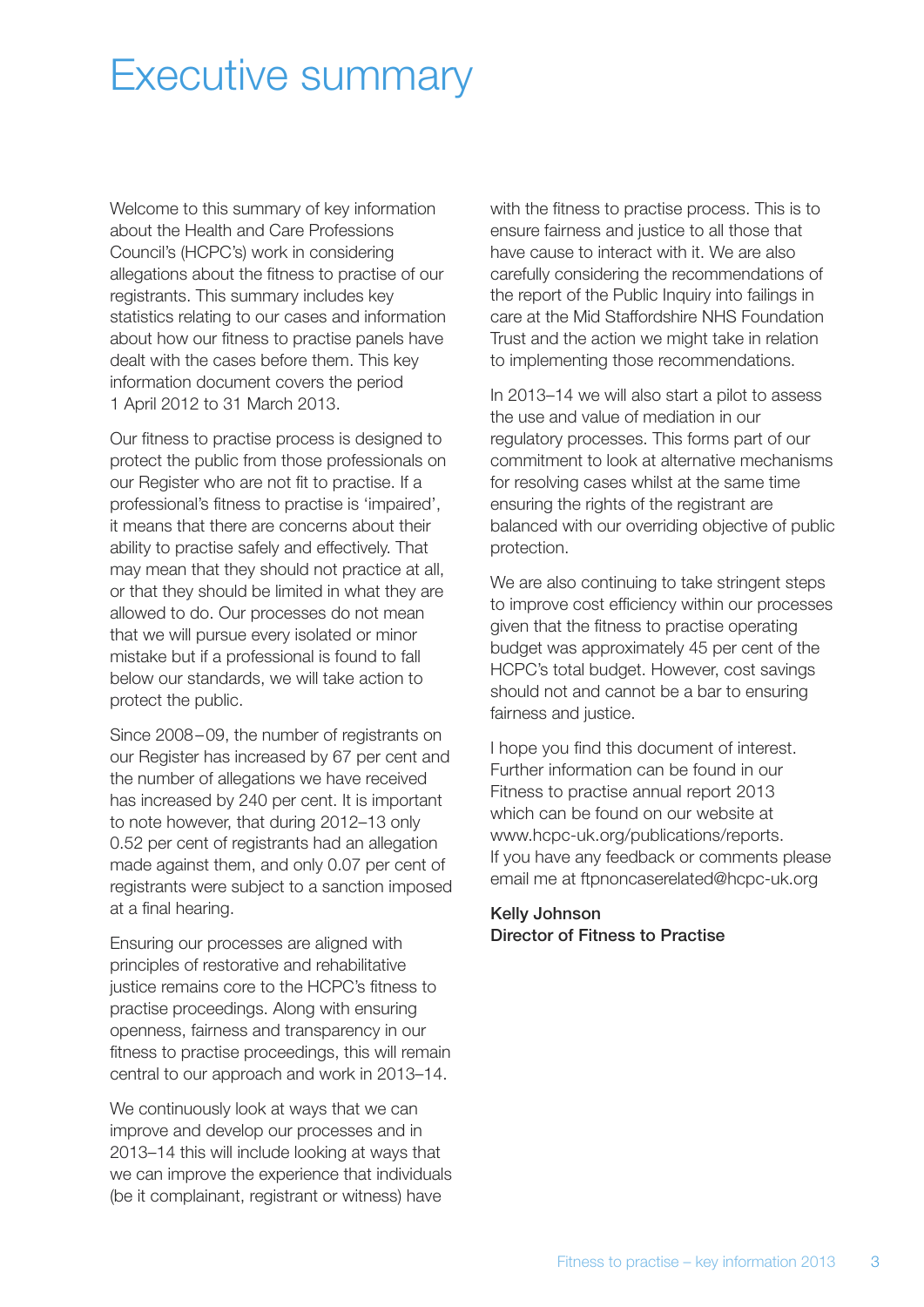## Cases received in 2012–13

#### **Total number of cases received in 2012–13**

| Year |          | <b>Number</b> | <b>Total</b> | $%$ of      |  |  |
|------|----------|---------------|--------------|-------------|--|--|
|      | of cases |               | number of    | registrants |  |  |
|      |          |               | registrants  | subject to  |  |  |
|      |          |               |              | complaints  |  |  |
|      |          |               |              |             |  |  |

#### **Who raised concerns in 2012–13?**

| Type of<br>complainant             | 2012–13 | % of cases |
|------------------------------------|---------|------------|
| Article 22(6) / anon               | 58      | 3.5        |
| Employer                           | 435     | 26.3       |
| Other                              | 87      | 5.3        |
| Other registrant /<br>professional | 99      | 5.9        |
| Professional body                  | 21      | 1.3        |
| Police                             | 27      | 1.6        |
| Public                             | 634     | 38.4       |
| Self referral                      | 292     | 17.7       |
| Total                              | 1,653   | 100        |

There was an increase of 44 per cent in the number of cases the HCPC dealt with in 2012–13 compared to 2011–12.

The number of registrants on the Register has increased by 67 per cent compared to last year. This includes the transfer of social workers in England from the General Social Care Council (GSCC) on Wednesday 1 August 2012.

There has been a slight increase in the total number of registrants who have had a fitness to practise concern raised about them, from 0.42 per cent of the Register in 2011–12 to 0.52 per cent in 2012–13.

In 2012–13, members of the public were the largest complainant group. This year, members of the public made up 38 per cent of the cases received which is an increase from 25 per cent compared to last year.

Where a case does not meet the standard of acceptance for allegations, the case is closed.

In 2012–13, 737 cases were closed without being considered by a panel of the HCPC's Investigating Committee. This is an increase of 46 per cent on 2011–12.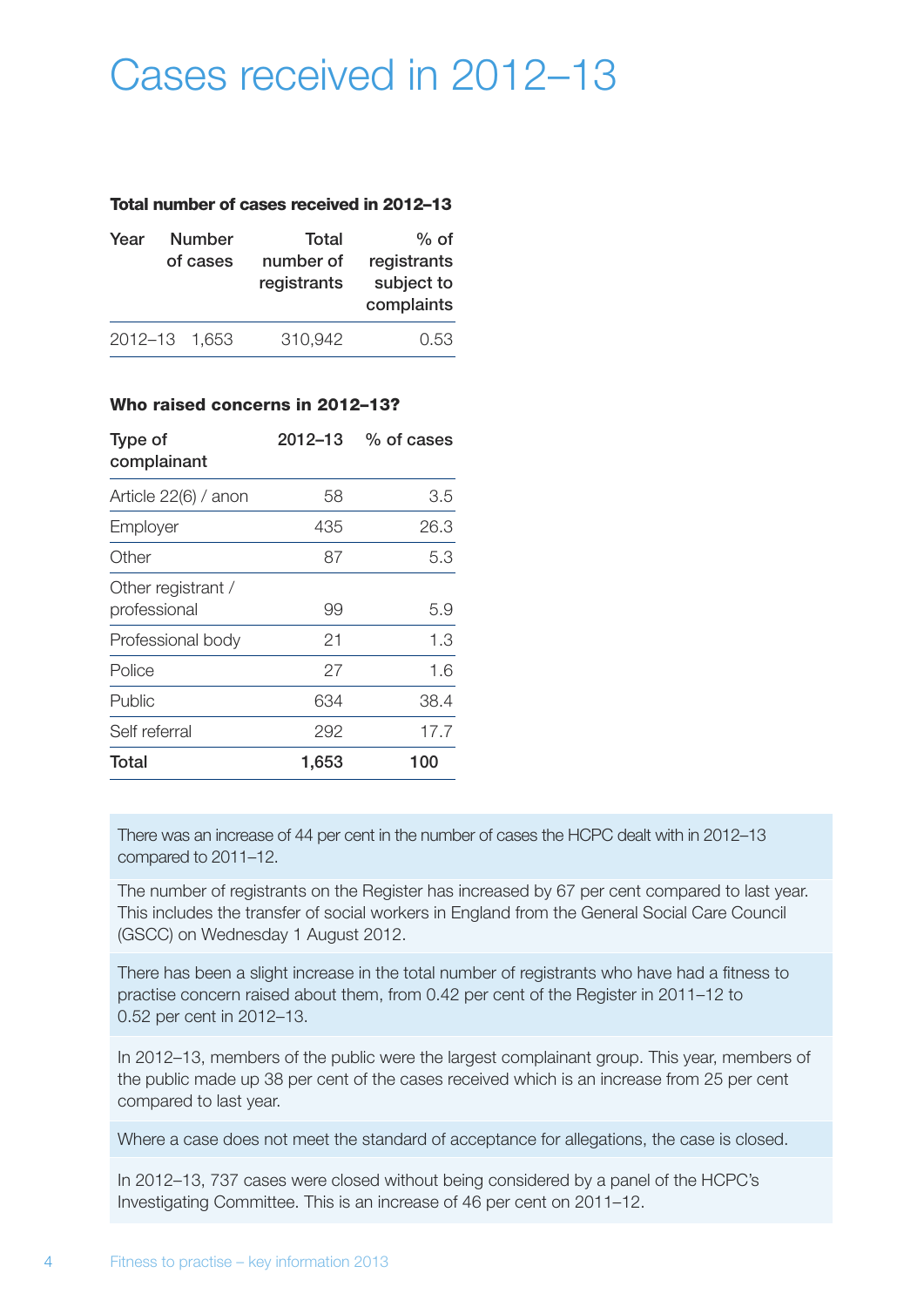## Decisions by Investigating Committee panels

In 2012–13, panels of the Investigating Committee made decisions in 563 cases. The case to answer rate for cases considered by panels of the Investigating Committee is 58 per cent, an increase of seven per cent from last year.

In 2012–13, 256 fitness to practise concerns received from employers were heard by an Investigating Committee Panel (ICP). Of those, 73 per cent received a 'case to answer' decision.

In 2012–13, 108 of the cases considered by an ICP were received from members of the public. However, only 18.5 per cent of fitness to practise concerns received from members of the public resulted in a 'case to answer' decision at ICP. This is a increase of 1.5 per cent compared to last year.

#### **Case to answer by complainant**

| Type of<br>complainant | Number of<br>case to answer | Number of<br>no case to<br>answer | <b>Total</b>   | $%$ case<br>to answer |
|------------------------|-----------------------------|-----------------------------------|----------------|-----------------------|
| Article 22(6) / anon   | 52                          | 16                                | 68             | 76.5                  |
| Employer               | 188                         | 68                                | 256            | 73.4                  |
| Other                  | 14                          | 6                                 | 20             | 70                    |
| Other registrant       | 6                           | 16                                | 22             | 27.3                  |
| Police                 | 7                           | 8                                 | 15             | 46.7                  |
| Professional body      |                             |                                   | $\overline{2}$ | 50                    |
| Public                 | 20                          | 88                                | 108            | 18.5                  |
| Self referral          | 13                          | 19                                | 32             | 40.6                  |
| <b>Total</b>           | 301                         | 222                               | 523            | 57.6                  |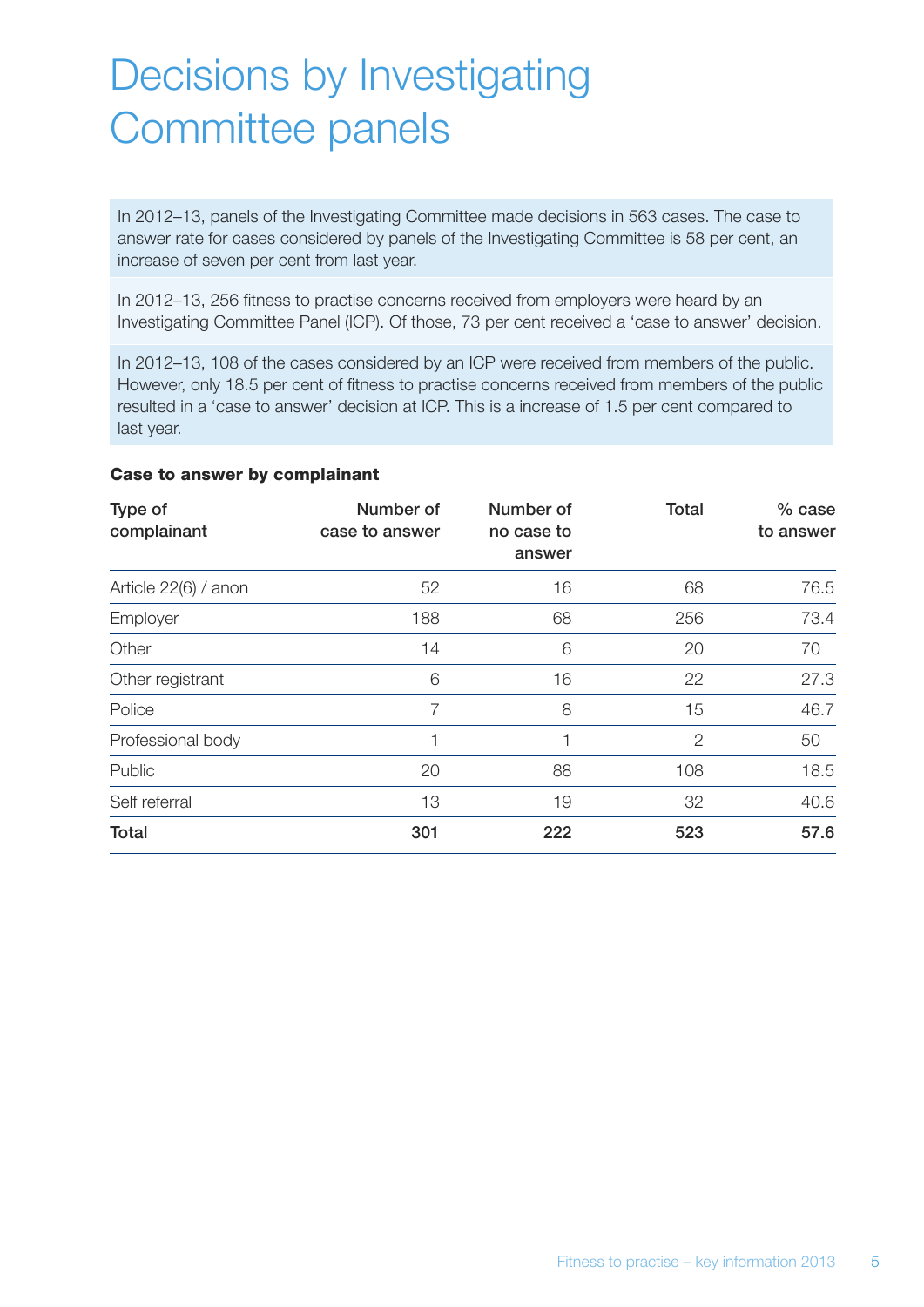## Final hearings

Two hundred and twenty eight cases were concluded in 2012–13, involving 226 registrants.

Hearings where allegations were well founded concerned only 0.07 per cent of registrants on the HCPC Register.

Decisions from all public hearings where fitness to practise is considered to be impaired are published on our website at www.hcpc-uk.org. Details of cases that are considered to be not well founded are not published on the HCPC website unless specifically requested by the registrant concerned.

#### **Outcome by type of committee**

| Committee                              | Amended       | Caution        | Conditions of practice | No further action | Not well founded | Removed (incorrect)<br>fraudulent entry | Struck off     | Suspension     | Voluntary removal | Total        |
|----------------------------------------|---------------|----------------|------------------------|-------------------|------------------|-----------------------------------------|----------------|----------------|-------------------|--------------|
| Conduct and<br>Competence<br>Committee | $\mathcal{O}$ | 40             | 14                     | 1                 | 53               | $\mathcal{O}$                           | 44             | 61             | 12                | 225          |
| Health<br>Committee                    | $\circ$       |                | $\overline{O}$         | $\overline{O}$    | 1                | $\mathcal{O}$                           | $\overline{O}$ | $\overline{O}$ | $\overline{O}$    | $\mathbf{2}$ |
| Investigating<br>Committee             | $\mathcal{O}$ | $\overline{O}$ | $\overline{0}$         | $\overline{O}$    | $\overline{O}$   |                                         | $\overline{0}$ | $\overline{O}$ | $\overline{O}$    |              |
| <b>Total</b>                           | $\mathbf 0$   | 41             | 14                     | 1                 | 54               |                                         | 44             | 61             | 12                | 228          |

This table does not include cases that were adjourned or part heard.

Cases that were referred to the HCPC from the GSCC are not included in this document. For information on these cases refer to Appendix three of the full Fitness to practise annual report 2013.

For further information and details regarding the work of the HCPC's Fitness to Practise Department, please see the full Fitness to practise annual report 2013.